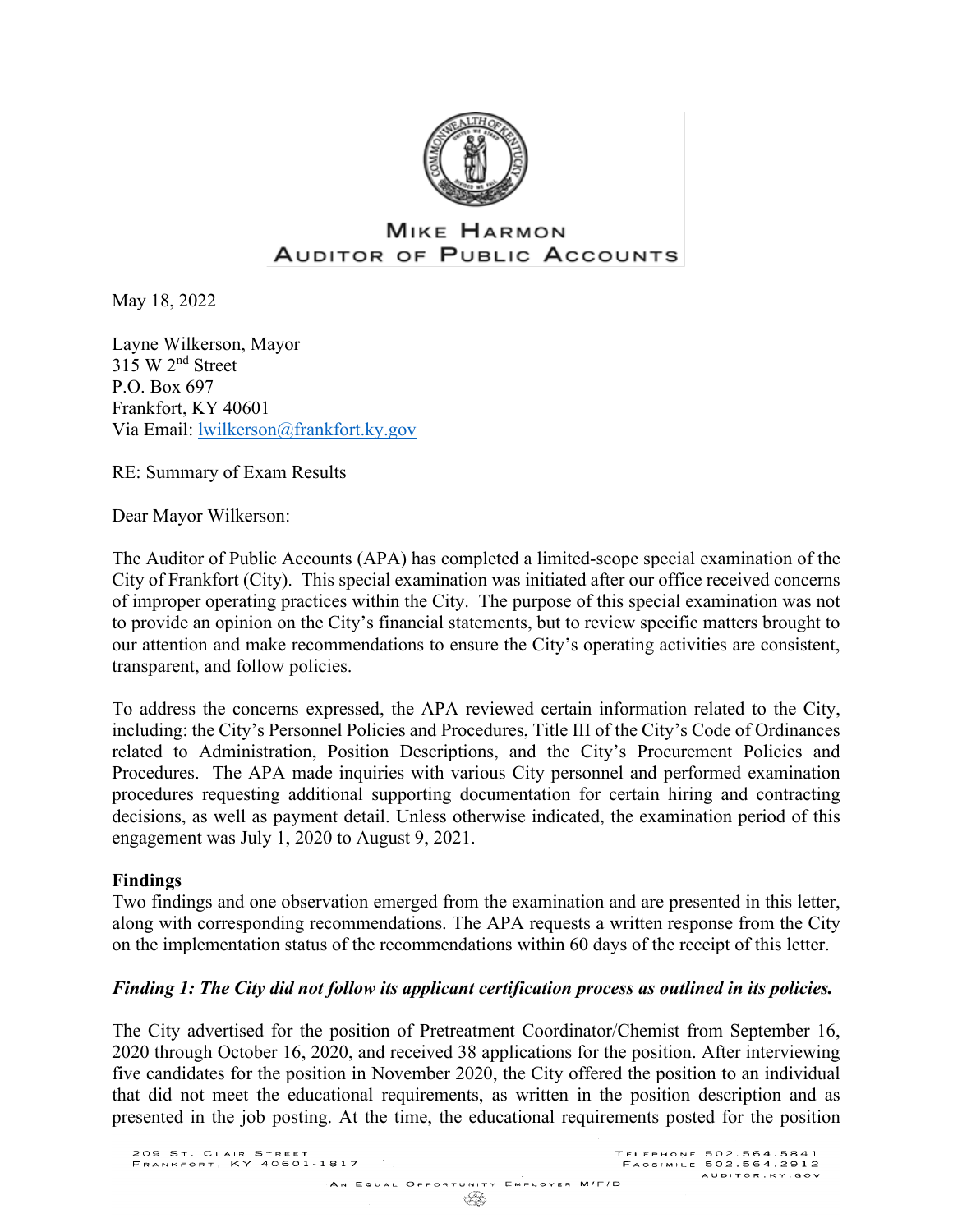Layne Wilkerson, Mayor May 18, 2022 Page **2**

stated, "Bachelor's degree in Chemistry, or a Bachelor's degree in a closely related field that includes a minimum of fifteen (15) semester hours of Chemistry course/lab work" and the chosen applicant did not meet this requirement. The City noted that the selection panel "unwittingly deviated" from the posted educational requirements and did not become "aware of the educational requirement being posted without a substitution clause" until the selection was announced.

The City elected to move forward with the chosen candidate on an interim basis rather than to amend the position description and repost the job listing with a more flexible educational requirement included. This is a violation of City Policy Section 2.1(B)(2), as it relates to the application for position, which states "[n]o person may be appointed to an established position unless verified information on an official Employment Application Form indicates that the person meets the qualifications for the position as set forth in the position description."

While City Policy Section 2.1(F)(3) notes one of the roles of the Personnel Director is to "determine that the person considered meets all qualifications as prescribed in the class specification to which the appointment will be made," the actual practice of the City is for the Human Resources Department to forward all applicants to the department director conducting the search rather than initially certifying that all required qualifications are met prior to forwarding the applications.

Although the City regrets that a substitution clause was not included in the job posting, the City "believes the greater error would have been rigidly adhering to criteria that would not allow for consideration of direct and relevant work experience." As further support for their decision, the City references Frankfort Code of Ordinances (FCO) 37.07, which states that the city "shall make every effort to assure that the most qualified, most suitable candidate is selected to fill city job vacancies." However, the City's job posting contained a specific education requirement that could have prevented other applicants from responding because they did not meet this requirement. These applicants may have even been more qualified or suitable for the position than the individual hired.

While the City stated "[i]t is not a common practice of the City to deviate from advertised requirements," it would have been a better practice to re-post the position with revised criteria after the City determined that certain requirements were preferred and not required. Moving forward, the City has already amended the position description for Pretreatment Coordinator/Chemist on January 11, 2021 to include the word "preferred" in both the education and work experience requirements.

We recommend the City review all position descriptions on a periodic basis, as well as whenever an opening occurs, in order to most fully and clearly reflect the desired qualifications for the position and the requirements of the job. We also recommend that the City follow their established policy requiring the HR Director to certify that the applicants for a position meet all the required qualifications before forwarding the applicants to the selection panel.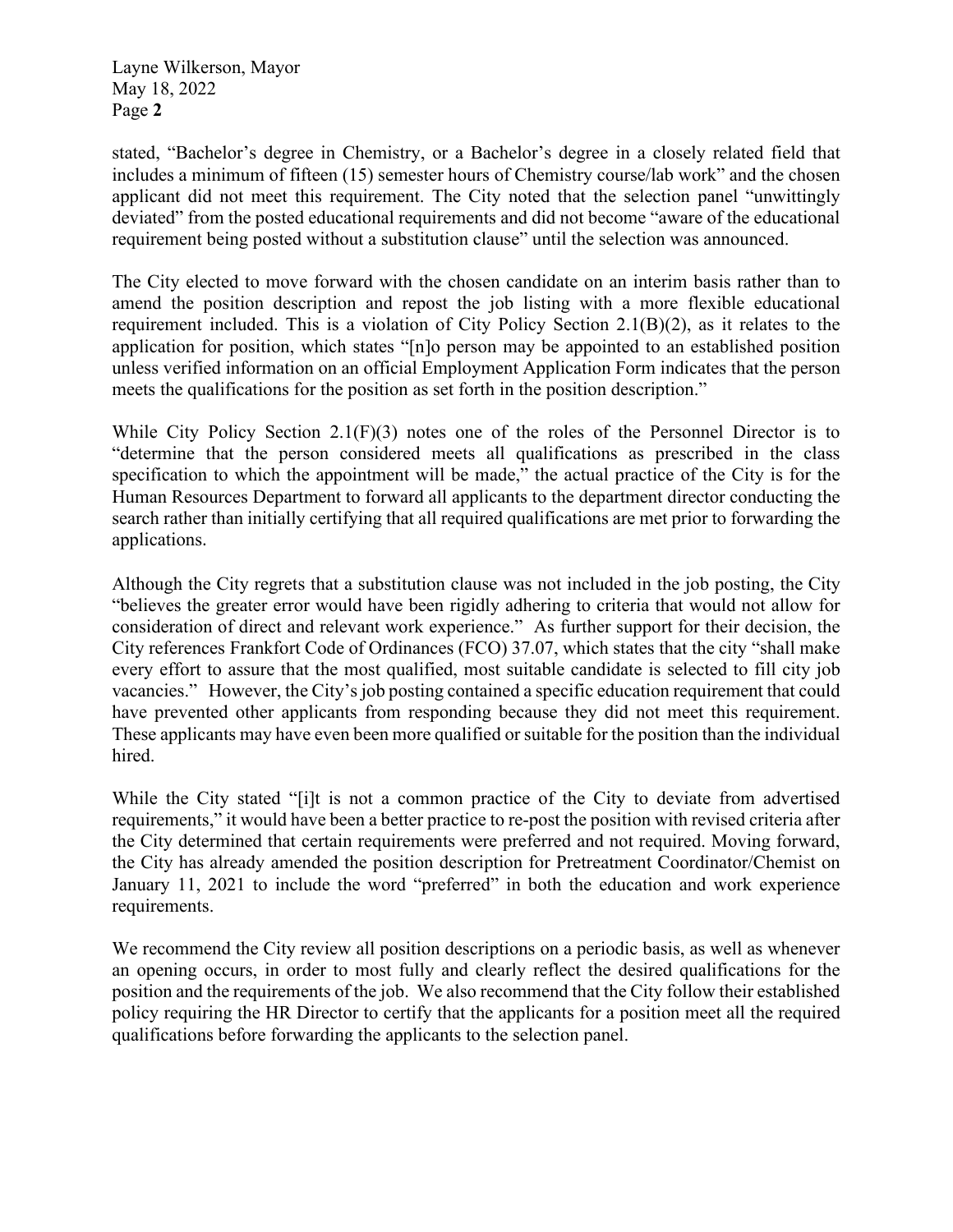Layne Wilkerson, Mayor May 18, 2022 Page **3**

## *Finding 2: The City did not abide by its Ordinance, FCO 38.02, regarding local preference in non-competitive negotiations for the services of a licensed professional.*

Despite a local ordinance requiring such action, the City did not inquire about the availability of local businesses providing environmental consulting services prior to engaging Hardin & Associates, a foreign limited liability company with a principal office in Carrollton, Texas. The City considered this to be a professional services contract that was noncompetitive, so the local preference criteria was not applied. However, this appears to be a violation of City ordinance, as FCO 38.02 clearly states that "[r]egardless of which procurement procedure is used to obtain supplies and services for the city, preferences shall be given to local businesses, as provided in this section."

In addition, that same FCO expressly includes noncompetitive negotiations in the services to be given a local preference. It reads, "[i]f it is determined that supplies or services are to be purchased by noncompetitive negotiations, as that term is used in KRS 45A.380, and the supplies or services are available locally, the city may enter into noncompetitive negotiations with a local business. A non-local business may be awarded a contract through noncompetitive negotiation only if no agreement can be reached with a local business or if the supplies or comparable services required are not available locally." KRS 45A.380 establishes when local public agencies may contract or purchase through noncompetitive negotiations and requires written determination that competition is not feasible and that one of twelve listed circumstances is applicable. The City indicated that no such written determination by the Mayor exists.

Although the individual providing the services through Hardin & Associates had previously worked for the City, neither she nor the company met all three requirements to be considered a local business, as outlined in FCO 38.01. Regardless of whether or not the comparable services required were available locally, the City failed to ascertain their existence or document why such an inquiry was unnecessary.

We recommend the City adhere to all established ordinances regarding procurement actions. The City should also consider whether past practices dictate an update to their ordinances regarding the applicability of local preference requirements.

### *Observation 1: The City paid a consultant \$2,375 for services rendered before a contract was established.*

Approximately two months passed between the resignation of the City's former Pretreatment Coordinator/Chemist at the end of September 2020 and the execution of a contract for similar services with Hardin & Associates on November 25, 2020. Hardin & Associates was to provide similar environmental consulting services until the City could hire and properly train a new Pretreatment Coordinator/Chemist. The City's former Pretreatment Coordinator/Chemist, a manager at the time of formation for Hardin & Associates, would provide those services to the City through her newly formed company. During the time leading up to the execution of the contract, the City issued two payments to Hardin & Associates for services provided in October and November 2020 totaling \$2,375. These two payments were issued without purchase requests being made by the Department Head. The City Clerk indicated that this was likely because the